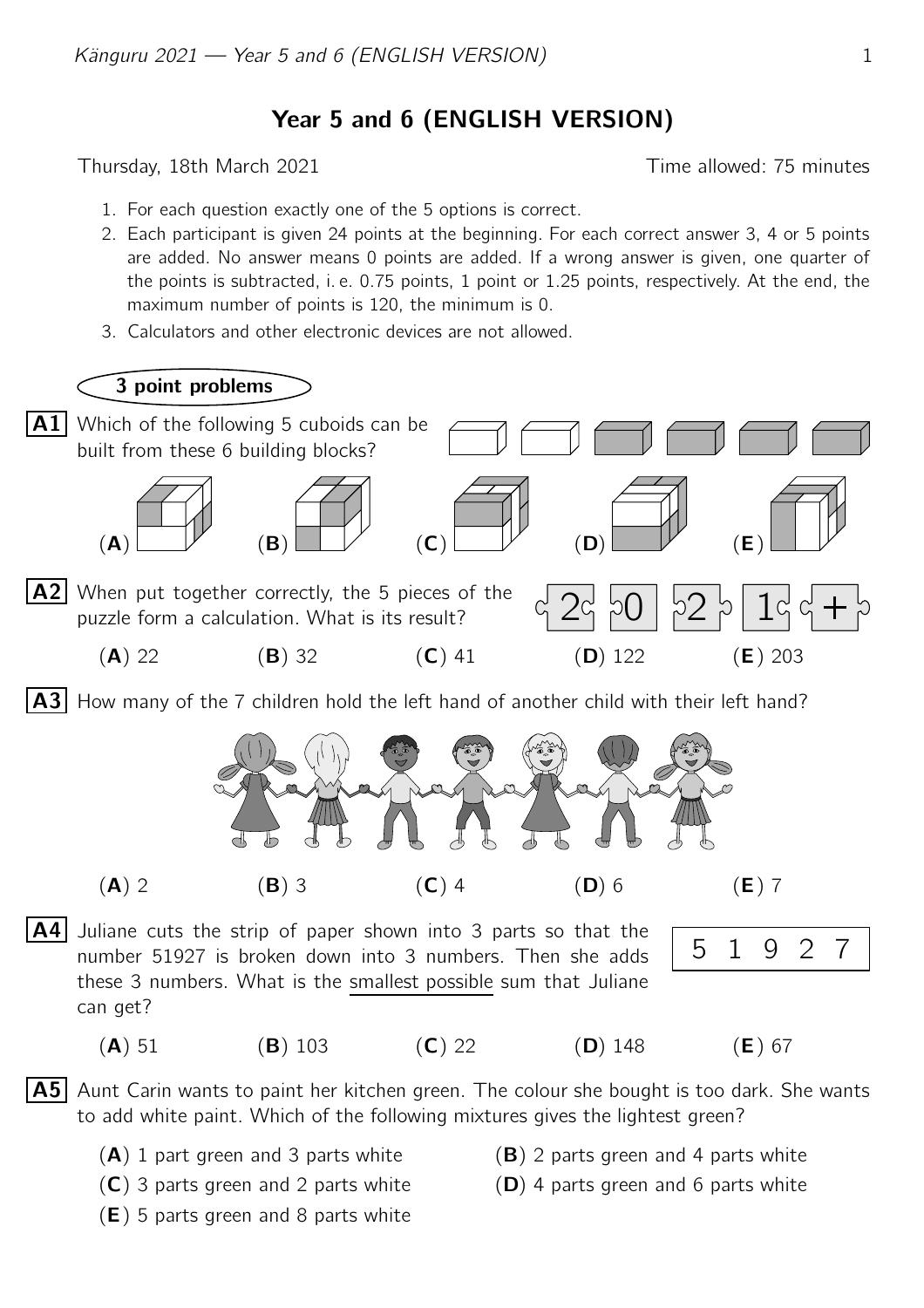- A6 Vera and her little brother Pavel wrote down a total of 20 flower names. Vera wrote down 3 times as many as Pavel. How many flower names did Pavel write down?
- (A) 3 (B) 4 (C) 5 (D) 6 (E) 8 A7 Raya has wrapped a measuring tape evenly around a round can. What number is represented by the question mark?  $(A) 53$   $(B) 60$   $(C) 69$   $(D) 77$   $(E) 81$
- $2$  3 4 5 6 7 8 9 23 24 25 26 27 28 29 30 ?
- $\mathbf{A8}$  In one of the following figures, one eighth of the area of the large square is coloured grey. In which one?



4 point problems

- **B1** Claude appends a 0 to one of the numbers 3, 4, 5, 6 and 7. Then he adds the 5 numbers and gets a total of 70. To which number did Claude append a 0?
	- (A) 3 (B) 4 (C) 5 (D) 6 (E) 7

 $\overline{B2}$  Amon folds a piece of paper exactly in half. He does this

a second time and gets  $\Box$ . Which of these shapes could have been the shape of the original piece of paper?

- $(A)$  only P  $(B)$  only Q  $(C)$  only R  $(D)$  only P or Q  $(E)$  P, Q or R
- **B3** The diagram shows 3 hexagons with numbers at their vertices, but some numbers are invisible. The sum of the 6 numbers of each hexagon is 30. What number is at the vertex with the question mark?



- (A) 3 (B) 4 (C) 5 (D) 6 (E) 7
- **B4** "I'm glad you fed our Miss Mimi," the mother says happily. "When was that?" "Between 2 pm and 2:30 pm," Merle answers. "That's not true," says Frieder. "It wasn't between 2 pm and 2:40 pm." Both answers are wrong. The kitten was fed at one of the following five times. At which one?

 $(A)$  2:05 pm  $(B)$  2:15 pm  $(C)$  2:20 pm  $(D)$  2:35 pm  $(E)$  2:45 pm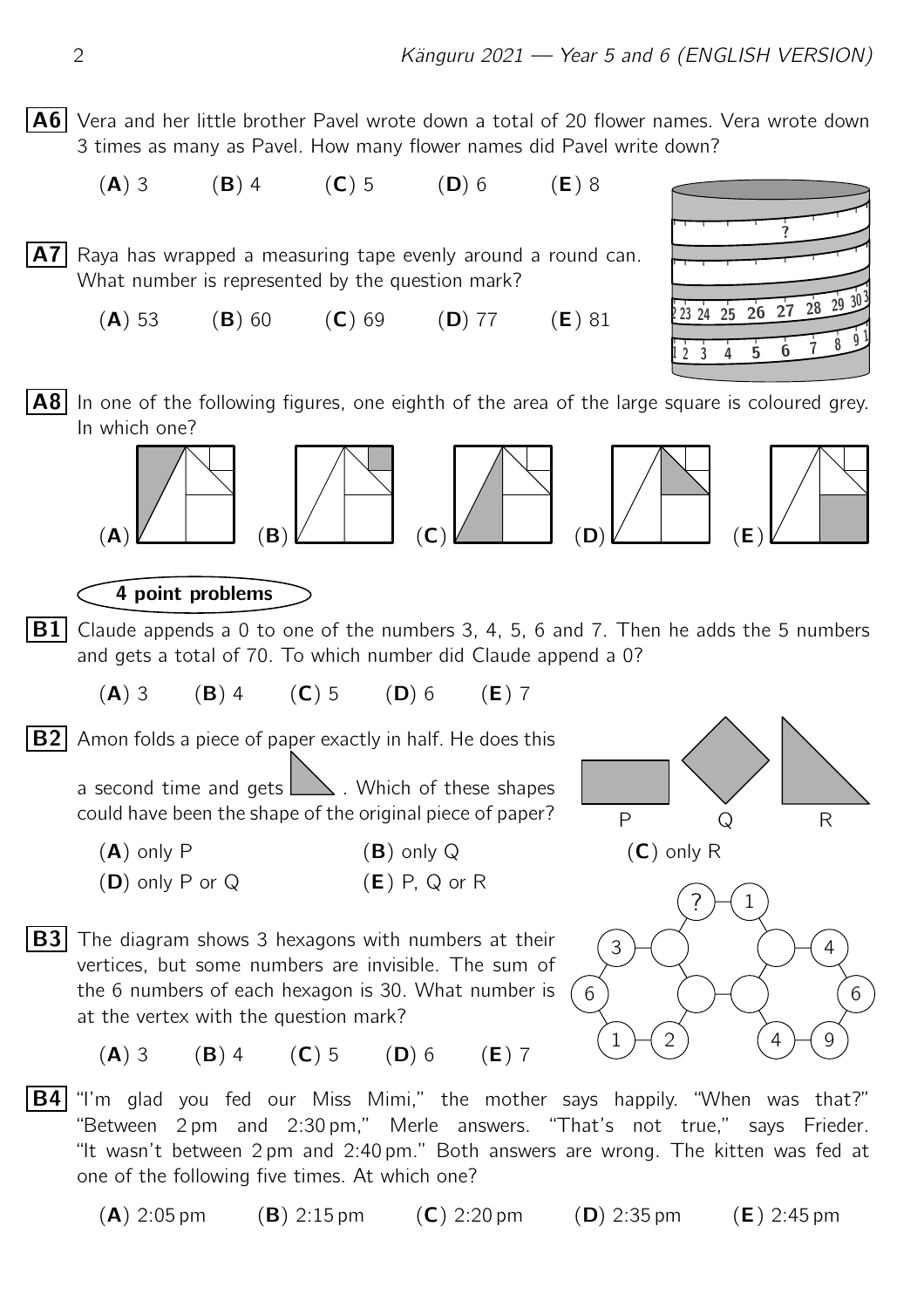**B5** The 3-sided pyramid shown consists of 10 decorated balls. Each pattern exists twice. The following 3 pictures show the pyramid from 3 sides.





What does the ball with the question mark look like?

- $(A)$  (B)  $(B)$  (D)  $(B)$  (E) (E)
- **B6** On Kati's bicycle lock, each of the 4 digits can be set individually with the digits 0 to 9. Kati set the correct combination and then turned each digit in the same direction and by the same number of digits. Now 6348 is visible. Which sequence of digits is certainly not the original correct combination?



- (A) 3015 (B) 1893 (C) 8560 (D) 4906 (E) 0782
- **B7** Ronja and Wanja are playing. Ronja has 4 white pieces, Wanja has 4 black pieces. They want to build two towers with 4 pieces each. To do this, they take turns placing their pieces. Ronja starts. Which pair of towers cannot be built by the two of them?



**B8** From a box with 20 red and 20 blue game pieces, Nele took half the pieces and Moritz the other half. Which of the following statements is definitely correct?

- $(A)$  Nele has at least one red piece.
- (B) Nele has the same number of red and blue pieces.
- $(C)$  Nele has as many red pieces as Moritz has.
- (D) Nele has as many blue pieces as Moritz has red pieces.
- (E) Nele has as many blue pieces as Moritz.

## 5 point problems



 $|C1|$  There is a single-track train line between a valley and a hilltop. Valley

Every full hour a train departs from the valley for a 40-minute trip to the hilltop and at the same time a train departs from the hilltop for a 30-minute trip to the valley. Both trains run at constant speed. A passing place with two tracks ensures smooth traffic. Where is the passing place located?